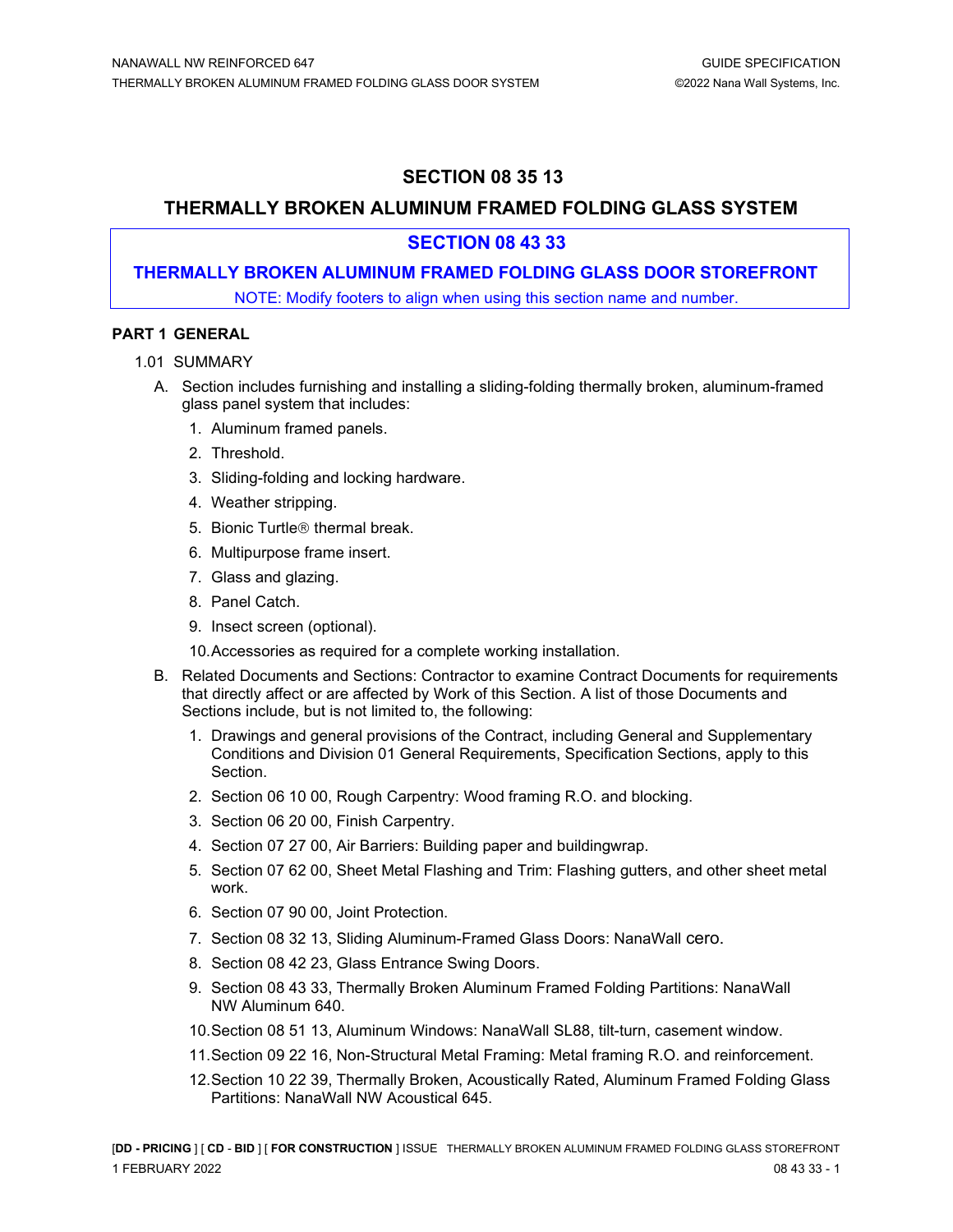## 1.02 REFERENCES

- A. Reference Standards in accordance with Division 01 and current editions from the following:
	- 1. AAMA. American Architectural Manufacturers Association; www.aamanet.org
	- a. AAMA 205-15, In-Plant Testing Guidelines for Manufacturers and Independent Laboratories.
	- b. AAMA 502, Voluntary Specification for Field Testing of Newly Installed Fenestration Products.
	- c. AAMA 611, Voluntary Specification for Anodized Architectural Aluminum.
	- d. AAMA 920-11, Specification for Operating Cycle Performance of Side-Hinged Exterior Door Systems.
	- e. AAMA 1304, Voluntary Specifications for Forced Entry Resistance of Side-Hinged Door Systems.
	- f. AAMA 2604, Voluntary Specifications, Performance Requirements and Test Procedures for High Performance Organic Coatings on Aluminum Extrusions and Panels.
	- g. AAMA/WDMA/CSA 101/I.S.2/A440-17, NAFS, North American Fenestration Standard Specification for Windows, Doors and Skylights.
	- 2. ANSI. American National Standards Institute; www.ansi.org
	- a. ANSI Z97.1, Safety Performance Specifications and Methods of Test for Safety Glazing Material Used in Buildings.
	- 3. ASTM. ASTM International; www.astm.org
	- a. ASTM C1036, Standard Specification for Flat Glass.
	- b. ASTM C1048, Standard Specification for Heat-Strengthened and Fully Tempered Flat Glass.
	- c. ASTM E283-04 (2012), Standard Test Method for Determining Rate of Air Leakage Through Exterior Windows, Curtain Walls, and Doors Under Specified Pressure Differences Across the Specimen.
	- d. ASTM E330-00 (2016), Standard Test Method for Structural Performance of Exterior Windows, Curtain Walls, and Doors by Uniform Static Air Pressure Difference.
	- e. ASTM E331-00 (2016) Standard Test Method for Water Penetration of Exterior Windows, Skylights, Doors, and Curtain Walls by Uniform Static Air Pressure Difference.
	- f. ASTM E547-00 (2016), Standard Test Method for Water Penetration of Exterior Windows, Skylights, Doors, and Curtain Walls by Cyclic Static Air Pressure Difference.
	- g. ASTM E2068-00 (2016) Standard Test Method for Determination of Operating Force of Sliding Windows and Doors.
	- h. ASTM E987-88 (2017) Standard Test Methods for Deglazing Force of Fenestration Products.
	- i. ASTM E1332, Standard Classification for Rating Outdoor-Indoor Sound Attenuation.
	- j. ASTM F842, Standard Test Methods for Measuring the Forced Entry Resistance of Sliding Door Assemblies, Excluding Glazing Impact.
	- 4. Construction Products Directive (CPD), a legal mandate of the European Commission; http://ec.europa.eu/growth/single-market/european-standards/harmonisedstandards/construction-products/index\_en.htm
	- a. CE Mark; http://ec.europa.eu/growth/single-market/ce-marking/index\_en.htm
	- 5. CPSC. Consumer Product Safety Commission; www.cpsc.gov
	- a. CPSC 16CFR-1201, Safety Standard for Architectural Glazing Materials
	- 6. CSA Group (Canadian Standards Association); www.csagroup.org/global/en/home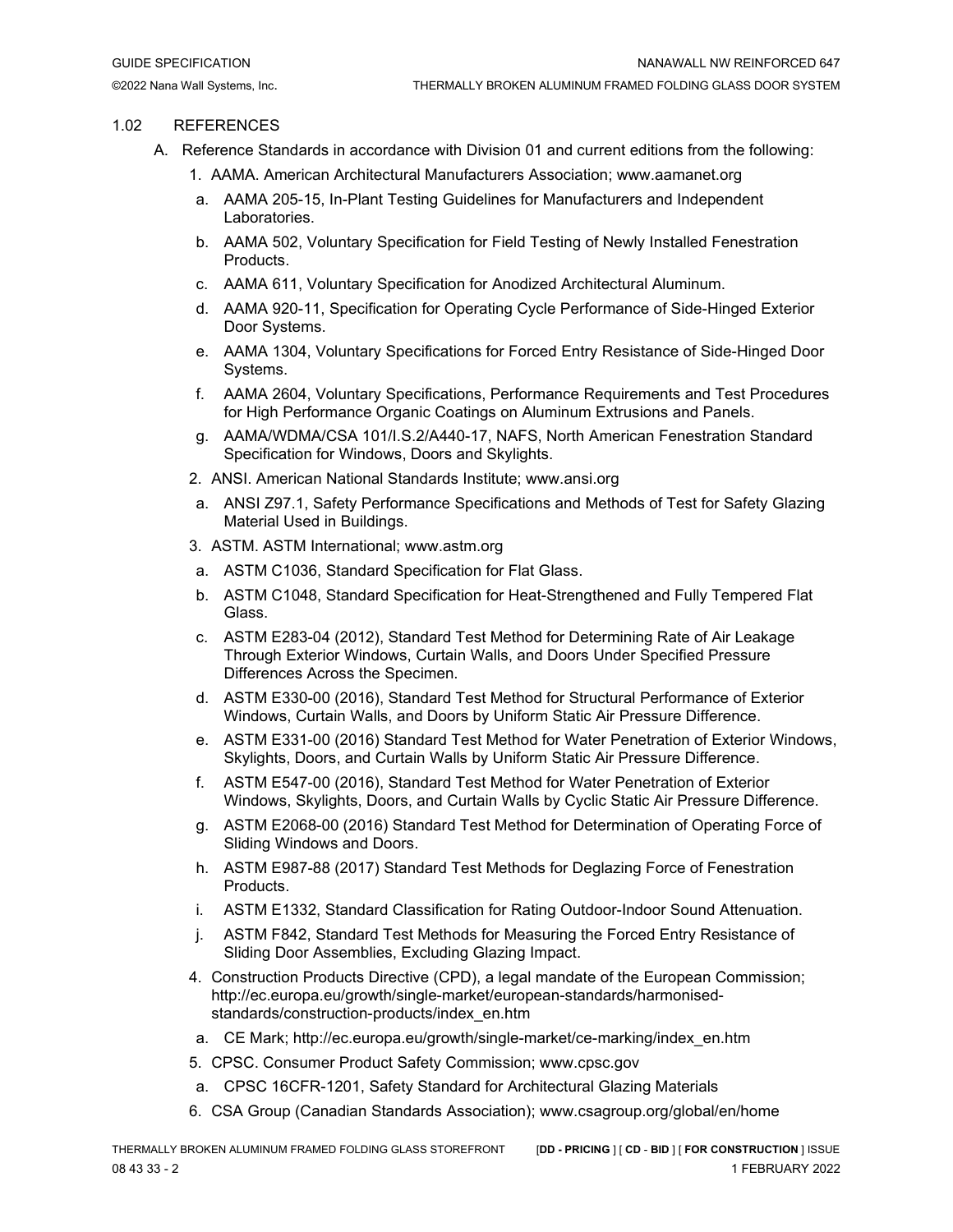- a. CSA A440S1 The Canadian supplement to North American (NAFS) standards.
- 7. DIN. "Deutsches Institut für Normung" (German institute for standardization); www.enstandard.eu/din-standards
- a. DIN EN 1090, Manufacturing qualification for welding of supporting building components.
- b. DIN EN 1627, Pedestrian door sets, windows, curtain walling, grilles, and shutters Burglar resistance - Requirements and classification.
- c. DIN EN 1630, Pedestrian door sets, windows, curtain walling, grilles, and shutters Burglar resistance - Test method for the determination of resistance to manual burglary attempts.
- d. DIN EN ISO 9001, 2015 quality management system registration.
- e. DIN EN ISO 12400, Windows and pedestrian doors Mechanical durability Requirements and classification.
- f. DIN EN ISO 14001, 2015 environmental management system registration.
- 8. Energy Star, U.S. Environmental Protection Agency (EPA) Program; www.energystar.gov
- 9. EN Standards Construction Materials and Building (European Standards); www.enstandard.eu/din-standards
- a. CSN EN 1191, Windows and Pedestrian Doors Mechanical Durability.
- 10.NFRC. National Fenestration Rating Council; www.nfrc.org
- a. NFRC 100, Procedure for Determining Fenestration Product U-factors.
- b. NFRC 200, Procedure for Determining Fenestration Product Solar Heat Gain Coefficient and Visible Transmittance at Normal Incidence.
- c. NFRC 400, Procedure for Determining Fenestration Product Air Leakage.
- d. NFRC 500, Procedure for Determining Fenestration Product Condensation Resistance Rating Values.
- 1.03 ADMINISTRATIVE REQUIREMENTS
	- A. Coordination: Coordinate Folding Glass Door system and framing R.O.
	- B. Pre-installation Meetings: See Section 01 30 00.
- 1.04 SUBMITTALS
	- A. For Contractor submittal procedures see Section 01 30 00.
	- B. Product Data: Submit manufacturer's printed product literature for each Folding Glass Door system to be incorporated into the Work. Show performance test results and details of construction relative to materials, dimensions of individual components, profiles, and colors.
	- C. Product Drawings: Indicate Folding Glass Door system component sizes, dimensions and framing R.O., configuration, swing panels, direction of swing, stacking layout, typical head jamb, side jambs and sill details, type of glazing material, and handle heights.
	- D. Certificates: Submit CE Mark Certificate.
	- E. Manufacturers' Instructions: Submit Owner's Manual from manufacturer which includes installation instructions, operation, and maintenance data: Identify with project name, location and completion date, and type and size of unit installed.

NOTE: Delete the following Article if LEED is not applicable; edit to meet project LEED requirements.

- F. Sustainable Design Submittals (USGBC [LEED®](https://www.epa.gov/sites/production/files/2014-03/documents/018113_0.pdf)): Refer to Section 01 81 15, LEED Design Requirements.
	- 1. **LEED 2009** (v3) Credits. Complete online LEED forms and submit other required materials as follows:
	- a. Energy and Atmosphere (EA) Credits: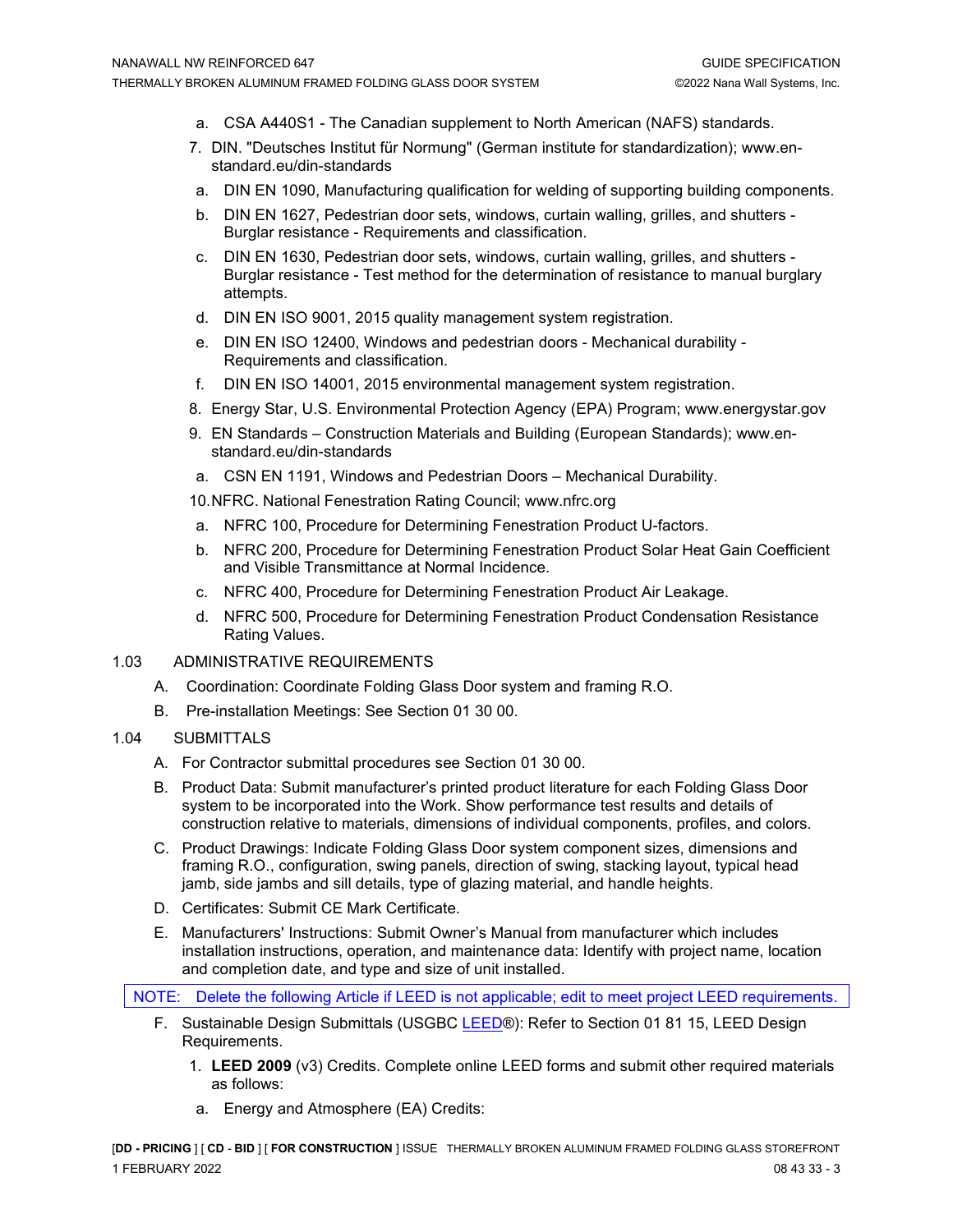- 1). EA Credit 1 (EAc1): Optimize Energy Performance: System.
- b. Materials and Resources (MR) Credits:
	- 1). MR Credit 1.1 (MRc1.1): Building Reuse Maintain Existing Exterior Walls, Floors and Roof.
	- 2). MR Credit 1.2 (MRc1.2): Building Reuse Maintain Existing Interior Nonstructural Elements.
	- 3). MR Credit 2 (MRc2): Construction Waste Management.

NOTE: MR Credit 3 below can apply to reusing salvaged Folding Glass Door.

- 4). MR Credit 3: Materials Reuse 5% (MRc3.1) or 10% (MRc3.2).
- c. Indoor Environmental Quality (EQ) Credits:
	- 1). IEQ Credit 2 (IEQc2): Increased Ventilation Case 2 Naturally Ventilated Spaces.
	- 2). IEQ Credit 8.1 (IEQc8.1): Daylight & Views Daylight 75% of Spaces.
	- 3). IEQ Credit 8.2 (IEQc8.2): Daylight & Views Views for 90% of Spaces.
- 2. **LEED v4 for Building Design and Construction** (BD&C) Credits. Complete online LEED forms and submit other required materials as follows:
- a. Energy and Atmosphere (EA) Credits:
	- 1). EA Credit 2 (EAc2): Optimize Energy Performance.
- b. Materials and Resources (MR) Credits:

NOTE: MR Credit 1 below can apply to reusing salvaged Folding Glass Door.

- 1). MR Credit 1 (MRc1): Building Life-Cycle Impact Reduction; Option 3 Building and Material Reuse.
- c. Indoor Environmental Quality (EQ) Credits:
	- 1). EQ Credit 7 (EQc7): Daylight
	- 2). EQ Credit 8 (EQc8): Quality Views
	- 3). EQ Credit 9 (EQc9): Acoustic Performance
		- a). Submit calculations or measurements for occupant spaces to meet sound transmission class ratings between adjacent spaces and reverberation time requirements within a room.
- G. LEED Closeout Documentation:

NOTE: Edit below to meet project LEED requirements.

- 1. **LEED 2009** (v3). Submit completed LEEDTM submittal Worksheet Templates for the following credits:
- a. EAc1, MRc1.1, MRc1.2, MRc2, MRc3, MRc6, IEQc2, IEQc8.1, IEQc8.2
- 2. **LEED v4** (BD&C). Submit information and documentation to complete LEEDTM Worksheet Templates for the following credits:
- a. EAc2, MRc1, EQc7, EQc8, EQc9
- 1.05 QUALITY ASSURANCE
	- A. Regulatory Requirements: Folding Glass Door to be CE Mark certified.

NOTE: The CE mark serves as verification that the product conforms with the essential requirements of the Construction Products Directive (CPD), a legal mandate of the European Commission. CE certified windows and doors provide building professionals with a uniform set of technical standards to evaluate and specify product performance with added assurance that NanaWall products are safe and fit for purpose.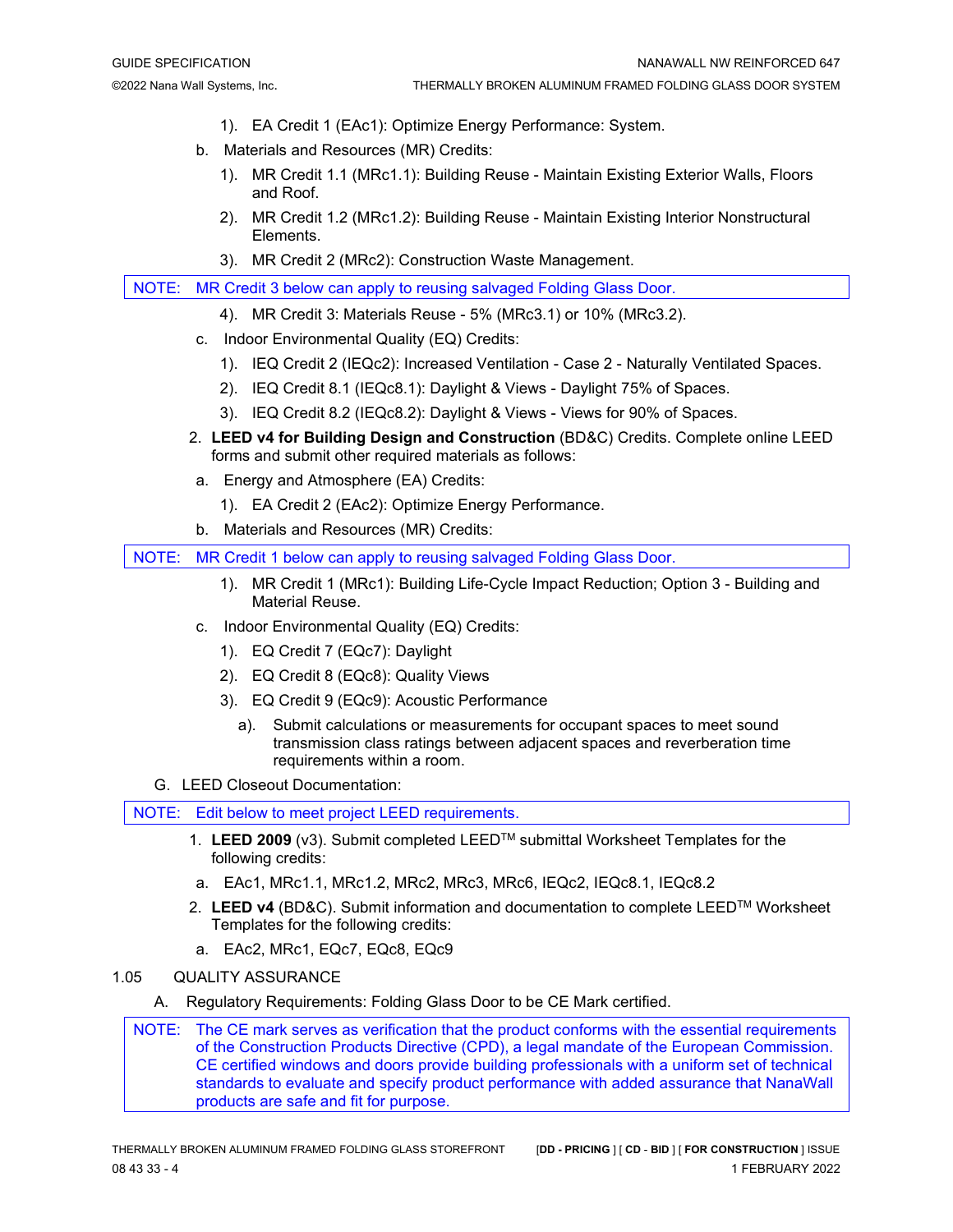- B. Manufacturer Qualifications: Manufacturer capable of providing complete, precision built, engineered, pre-fitted units with a minimum thirty (30) years' experience in the sale of foldingsliding door systems for large openings in the North American market.
	- 1. Manufacturer to have DIN EN ISO 9001: 2015 quality management system registration.
	- 2. Manufacturer to have DIN EN ISO 14001: 2015 environmental management system registration.
- C. Installer Qualifications: Installer experienced in the installation of manufacturer's products or other similar products for large openings. Installer to provide reference list of at least three (3) projects of similar scale and complexity successfully completed in the last three (3) years.
	- 1. Installer to be trained and certified by manufacturer.
- D. Single Source Responsibility: Furnish Folding Glass Door system materials from one manufacturer for entire Project.

#### 1.06 DELIVERY, STORAGE, AND HANDLING

- A. Comply with manufacturer's instructions and recommendations, Section 01 60 00 requirements, and as follows:
	- 1. Deliver materials to job site in sealed, unopened cartons or crates.
	- a. Upon receipt, inspect the shipment to ensure it is complete, in good condition and meets project requirements.
	- 2. Store material under cover in a clean and dry location, protecting units against weather and defacement or damage from construction activities, especially to the edges of panels.

#### 1.07 FIELD CONDITIONS

- A. Field Measurements: Contractor to field verify dimensions of rough openings (R.O.) and threshold depressions to receive sill. Mark field measurements on product drawing submittal.
- 1.08 WARRANTY
	- A. Manufacturer Warranty: Provide Folding Glass Door system manufacturer's standard limited warranty as per manufacturer's published warranty document in force at time of purchase, subject to change, against defects in materials and workmanship.
		- 1. Warranty Period beginning with the earliest of 120 days from Date of Delivery or Date of Substantial Completion:
		- a. Rollers and Insulated Glass Seal Failure: Ten (10) years
		- b. All Other Components Except Screens: Ten (10) years
			- 1). Exception: Five (5) years if NOT installed by manufacturer's specific system approved or certified trained installer.

## **PART 2 PRODUCTS**

## 2.01 MANUFACTURERS

A. Basis-of-Design Product by Manufacturer: **Generation 4 Folding Glass Walls** by **NanaWall NW Reinforced 647** [\(www.nanawall.com\)](http://www.nanawall.com/).

**NANA WALL SYSTEMS**, **INC**. 100 Meadow Creek Drive, Corte Madera, CA 94925 Toll Free (800) 873-5673 Telephone: (415) 383-3148 Fax: (415) 383-0312 Email: [info@nanawall.com](mailto:info@nanawall.com)

1. Substitution Procedures: See Section 01 20 00; Submit completed and signed: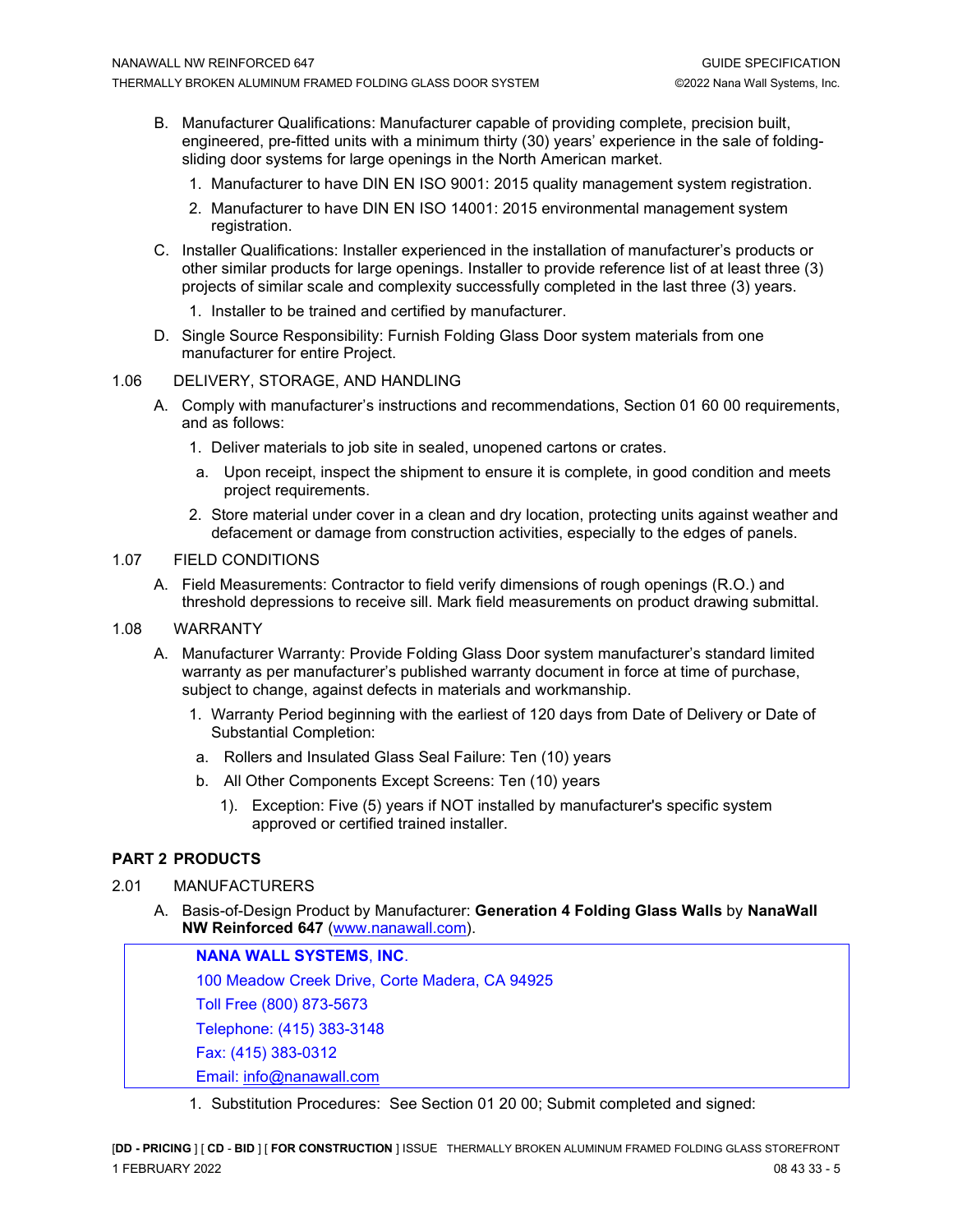- a. Document 00 43 25, Substitution Request Form (During Procurement)
- b. Document 00 63 25, Substitution Request Form (During Construction)

#### 2.02 PERFORMANCE / DESIGN CRITERIA

NOTE: Select one of the five Performance Criteria paragraphs below for different Sill and Opening type, deleting paragraphs not chosen.

> Choose the Hybrid Sill, Low Profile Saddle Sill or Low Profile Saddle Sill with UniverSILL® for Inward or Outward Opening Units.

Weeps, when provided, are to be drilled in the field by the installer to manufacturer's requirements.

Air infiltration and water penetration testing results are only applicable if the unit matches the tested panel and unit size, direction of opening and type of sill. Results shown only apply to odd-odd, odd-even, odd-frame and even-frame configurations and NOT to even-even configurations. Even higher ratings may be possible for odd-odd and odd-frame configurations.

Structural load testing results are only applicable for the test unit size and type of locking and rods. Comparative analysis charts published by manufacturer shows which panel sizes, if any, meets the structural loading design pressures specifically required for the project. Check for limitations on the use of these charts in the jurisdiction of the project.

Forced entry testing results are only applicable for the test unit type of locking.

Check for requirements in the jurisdiction of the project.

See manufacturer's latest published data regarding performance.

It is expected that the installed system's performance would be not more than 2/3rds of the following certified laboratory test data in accordance with AAMA 502.

- A. Performance Criteria (Specific or equivalent to lab tested): **Hybrid Sill - Inward Opening**
	- 1. Folding Glass Door Units tested to AAMA/WDMA/CSA 101/I.S.2/A440-17 (NAFS-17):
	- a. Class CW-PG35 FLD 157-1/3 inch x 102-1/4 inch (4000 mm x 2600 mm) and Class LC-PG60 - FLD 157-1/3 inch x 102-1/4 inch (4000 mm x 2600 mm) with 1L3R configuration for inward opening units.
	- 2. Structural Load Deflection (ASTM E330):
	- a. Design Pressure Positive: 70 psf (3330 Pa)
	- b. Design Pressure Negative: 70 psf (3330 Pa)
	- c. Uniform Load deflection, L/175: Pass 35 psf (1700 Pa)
	- 3. Air Infiltration (ASTM E283):
	- a.  $0.03$  cfm/ft<sup>2</sup> (0.15 L/s/m<sup>2</sup>) at a static air pressure difference of 1.57 psf (75 Pa)
	- b. 0.07 cfm/ft<sup>2</sup> (0.36 L/s/m<sup>2</sup>) at a static air pressure difference of 6.24 psf (300 Pa)
	- c. Canadian Air Infiltration/Exfiltration Level: A3
	- 4. Water Penetration (ASTM E331, ASTM E547):
	- a. No uncontrolled water leakage at a static test pressure of 9 psf (450 Pa). (Not applicable for even-even configurations)
- B. Performance Criteria (Specific or equivalent to lab tested): **Hybrid Sill - Outward Opening**
	- 1. Folding Glass Door Units tested to AAMA/WDMA/CSA 101/I.S.2/A440-17 (NAFS-17):
	- a. Class CW-PG35 FLD 157-1/3 inch x 102-1/4 inch (4000 mm x 2600 mm) and Class LC-PG60 - FLD 157-1/3 inch x 102-1/4 inch (4000 mm x 2600 mm) with 1L3R configuration for outward opening units.
	- 2. Structural Load Deflection (ASTM E330):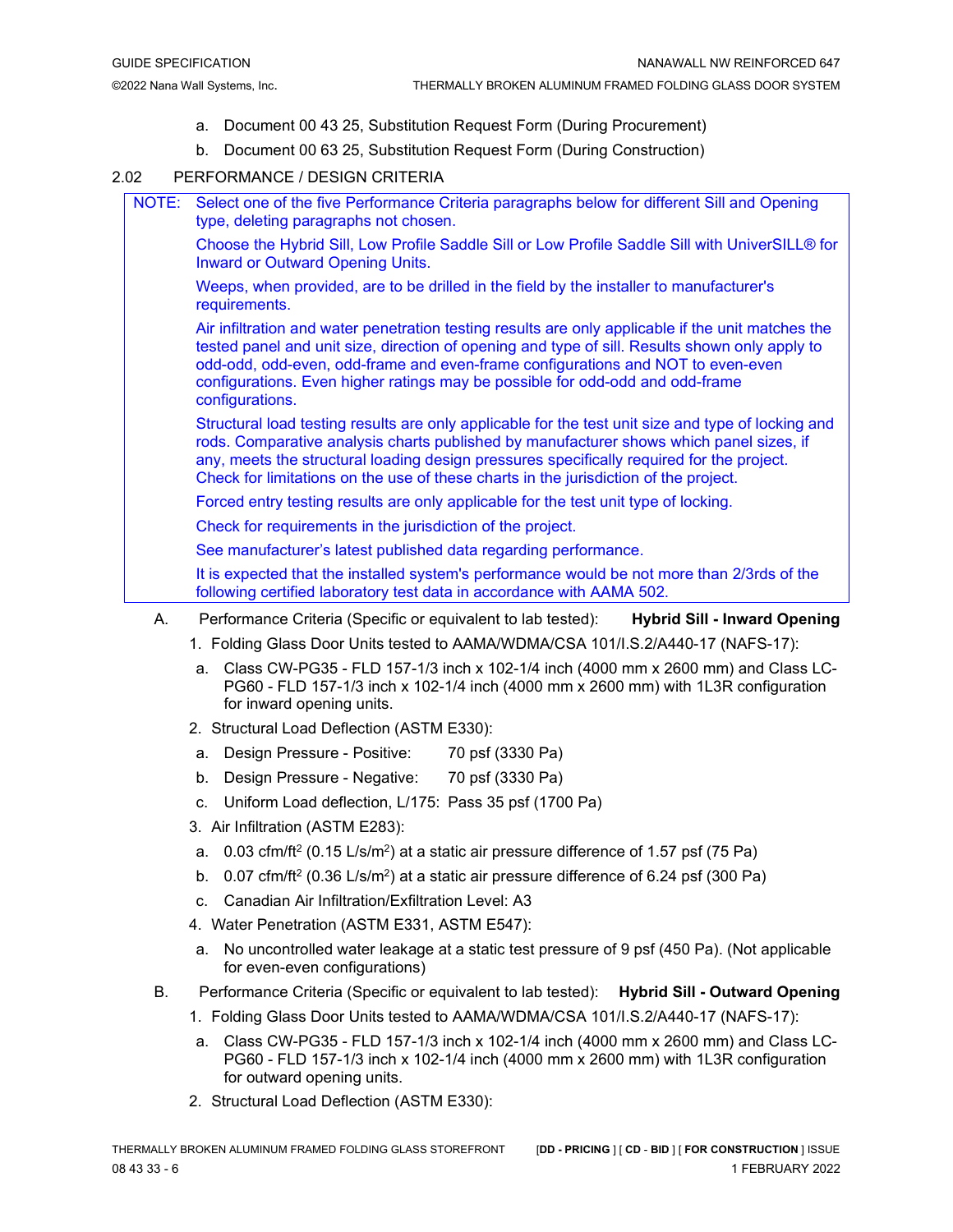- a. Design Pressure Positive: 70 psf (3330 Pa)
- b. Design Pressure Negative: 70 psf (3330 Pa)
- c. Uniform Load deflection, L/175: Pass 35 psf (1700 Pa)
- 3. Air Infiltration (ASTM E283):
- a.  $0.03$  cfm/ft<sup>2</sup> (0.15 L/s/m<sup>2</sup>) at a static air pressure difference of 1.57 psf (75 Pa)
- b. 0.07 cfm/ft2 (0.36 L/s/m2) at a static air pressure difference of 6.24 psf (300 Pa)
- c. Canadian Air Infiltration/Exfiltration Level: A3
- 4. Water Penetration (ASTM E331, ASTM E547):
- a. No uncontrolled water leakage at a static test pressure of 9 psf (450 Pa). (Not applicable for even-even configurations)
- C. Performance Criteria (Lab Tested): **Low Profile Saddle Sill - Inward Opening**
	- 1. Folding Glass Door Units tested to AAMA/WDMA/CSA 101/I.S.2/A440-17 (NAFS-17):
	- a. Class CW-PG35 FLD 157-1/3 inch x 102-1/4 inch (4000 mm x 2600 mm) with 1L3R configuration for inward opening units.
	- 2. Structural Load Deflection (ASTM E330):
	- a. Design Pressure Positive: 70 psf (3330 Pa)
	- b. Design Pressure Negative: 70 psf (3330 Pa)
	- c. Uniform Load deflection, L/175: Pass 35 psf (1700 Pa)
	- 3. Air Infiltration (ASTM E283):
	- a.  $0.11 \text{ cfm/ft}^2$  (0.56 L/s/m<sup>2</sup>) at a static air pressure difference of 1.57 psf (75 Pa)
	- b. 0.29 cfm/ft<sup>2</sup> (1.47 L/s/m<sup>2</sup>) at a static air pressure difference of 6.24 psf (300 Pa)
	- c. Canadian Air Infiltration/Exfiltration Level: A2
	- 4. Water Penetration (ASTM E331, ASTM E547):
	- a. No uncontrolled water leakage at a static (with weeps) test pressure of 5.43 psf (260 Pa). (Not applicable for even-even configurations)
- D. Performance Criteria (Lab Tested): **Low Profile Saddle Sill - Outward Opening**
	- 1. Folding Glass Door Units tested to AAMA/WDMA/CSA 101/I.S.2/A440-17 (NAFS-17):
	- a. Class CW-PG35 FLD 157-1/3 inch x 102-1/4 inch (4000 mm x 2600 mm) with 1L3R configuration for outward opening units.
	- 2. Structural Load Deflection (ASTM E330):
	- a. Design Pressure Positive: 70 psf (3330 Pa)
	- b. Design Pressure Negative: 70 psf (3330 Pa)
	- c. Uniform Load deflection, L/175: Pass 35 psf (1700 Pa)
	- 3. Air Infiltration (ASTM E283):
	- a. 0.12 cfm/ft2 (0.61 L/s/m2) at a static air pressure difference of 1.57 psf (75 Pa)
	- b. 0.29 cfm/ft<sup>2</sup> (1.47 L/s/m<sup>2</sup>) at a static air pressure difference of 6.24 psf (300 Pa)
	- c. Canadian Air Infiltration/Exfiltration Level: A2
	- 4. Water Penetration (ASTM E331, ASTM E547):
	- a. No uncontrolled water leakage at a static (with weeps) test pressure of 5.43 psf (260 Pa). (Not applicable for even-even configurations)
- E. Performance Criteria (Specific or equivalent to lab tested): **Low Profile Saddle Sill with UniverSILL® - Outward Opening**
	- 1. Folding Glass Door Units tested to AAMA/WDMA/CSA 101/I.S.2/A440-17 (NAFS-17):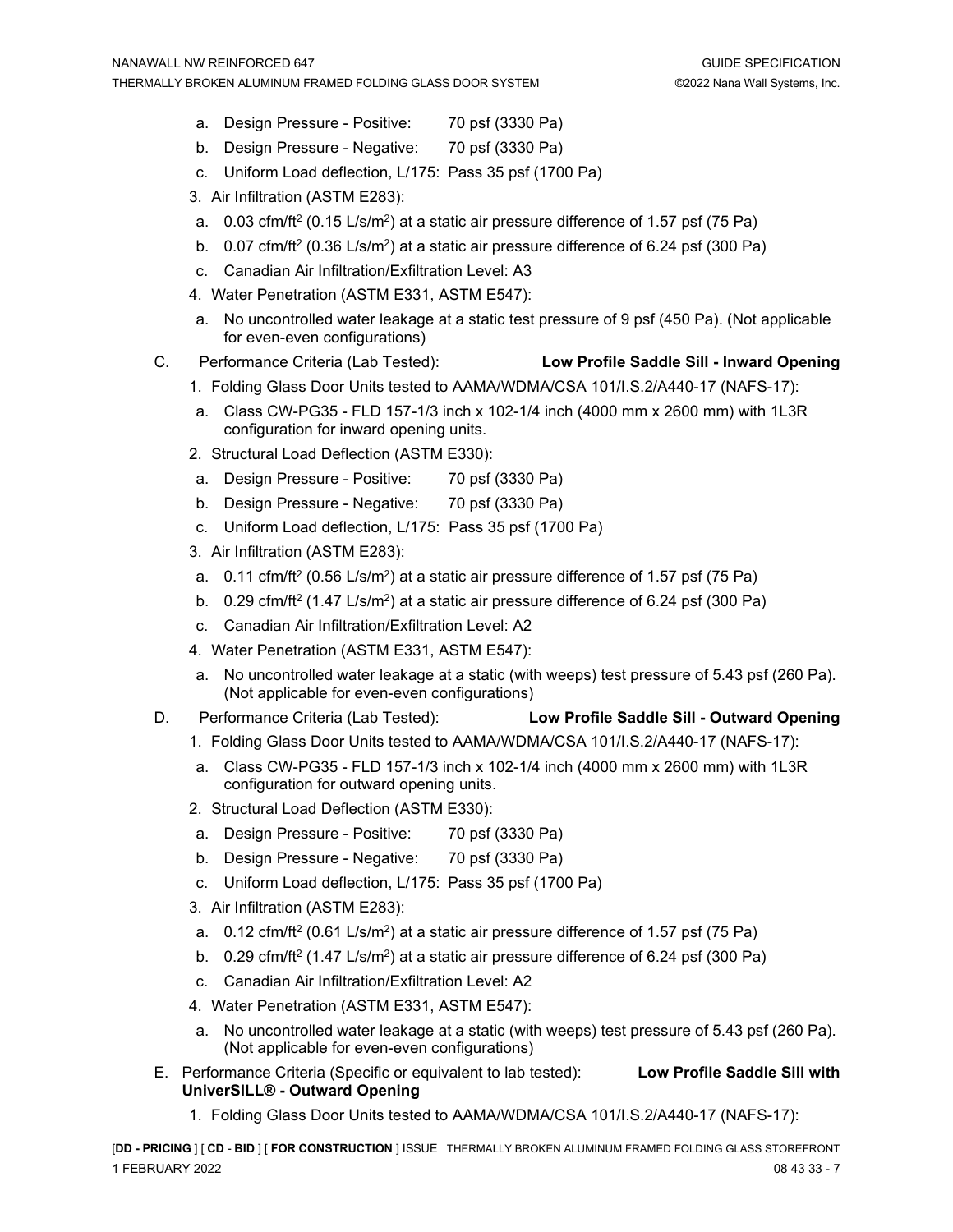- a. Class CW-PG35 FLD 157-1/3 inch x 102-1/4 inch (4000 mm x 2600 mm) and Class LC-PG60 - FLD 157-1/3 inch x 102-1/4 inch (4000 mm x 2600 mm) with 1L3R configuration for outward opening units.
- 2. Structural Load Deflection (ASTM E330):
- a. Design Pressure Positive: 70 psf (3330 Pa)
- b. Design Pressure Negative: 70 psf (3330 Pa)
- c. Uniform Load deflection, L/175: Pass 35 psf (1700 Pa)
- 3. Air Infiltration (ASTM E283):
- a.  $0.04 \text{ cfm/ft}^2$  (0.20 L/s/m<sup>2</sup>) at a static air pressure difference of 1.57 psf (75 Pa)
- b. 0.07 cfm/ft<sup>2</sup> (0.36 L/s/m<sup>2</sup>) at a static air pressure difference of 6.24 psf (300 Pa)
- c. Canadian Air Infiltration/Exfiltration Level: A3
- 4. Water Penetration (ASTM E331, ASTM E547):
- a. No uncontrolled water leakage at a static (with weeps) test pressure of 7.5 psf (360 Pa). (Not applicable for even-even configurations)

NOTE: Items below are common for all sill types, except as noted.

- F. Performance Criteria (Lab Tested):
	- 1. Swing Panel Operation / Cycling Performance (AMMA 920): 500,000 cycles
	- 2. System Life Cycle Performance (DIN EN 1191/12400): 20,000 cycles
	- 3. Operating Force (ASTM E2068):
	- a. Swing Panel: Open 1 lbf (2.8 N) & Close 1 lbf (3.9 N)
	- b. Folding Panels:
		- 1). Initiate Motion Open 4 lbf (20 N) & Close 3 lbf (15 N)
		- 2). Maintain Motion Open 1 lbf (3 N) & Close 1 lbf (4 N)
	- 4. Forced Entry (AAMA 1304, DIN EN 1191): Pass
	- 5. Forced Entry Resistance (ASTM F842, AAMA 1304, CAWM 300): Meets Grade 40; +F2
- NOTE: Forced entry testing results are only applicable for the test unit type of locking. See manufacturer's latest published data regarding performance. Retain Burglary Resistance subparagraph below when desired; this additional security option
	- is available for an upcharge.
	- 6. Unit Burglary Resistance: EN 1627-30, Class RC2/ RC2N certified

7. Thermal Performance (U-factor): NFRC 100 rated, certified, and labeled

- 8. Solar Heat Gain Coefficient (SHGC) + Visible Light Transmission (VT): NFRC 200 rated, certified, and labeled
- 9. Air Leakage: NFRC 400 rated, certified, and labeled
- 10.Condensation Resistance (CR): NFRC 500 rated, certified, and labeled
- NOTE: The NFRC 100, 200, 400 and 500 ratings of the NW Reinforced 647 Folding Glass Storefront System with specific glass meet **Prescriptive Method** requirements for U-factor, SHGC, Air Leakage and CRF of *California Title 24, Chapter 3, Building Envelope Requirements*. For the listing of Nana Wall product NFRC testing reports go to the following website [http://search.nfrc.org/search/searchdefault.aspx;](http://search.nfrc.org/search/searchdefault.aspx) click on **Door** (Find Ratings for Door Products); click on the **Search by Manufacturer** button; click **Manufacturers**, scroll down to and click on **Nana Wall Systems**, **Inc**., and click on the **Find Products** button.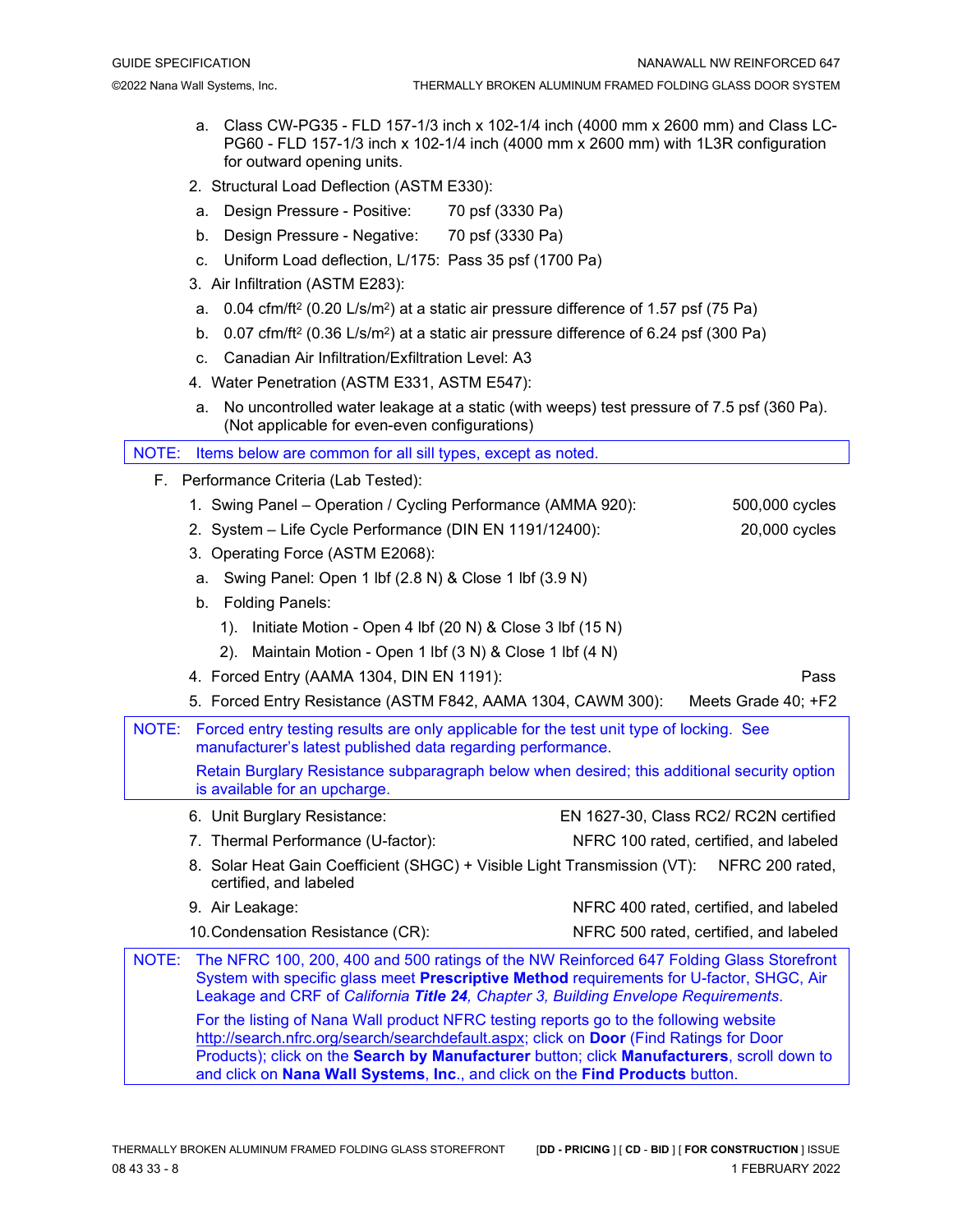|       | 11. EPA Energy Star:                                                                                                                |                                                      | Meets requirements |  |  |
|-------|-------------------------------------------------------------------------------------------------------------------------------------|------------------------------------------------------|--------------------|--|--|
| NOTE: | <b>Energy Star</b> values for DOORS with > 50% glass can be achieved by specific glass units<br>meeting the following requirements: |                                                      |                    |  |  |
|       | Northern & North-Central Region:                                                                                                    | $< 0.30$ U-factor                                    | 0.40 SHGC          |  |  |
|       | South-Central & Southern Region:                                                                                                    | $< 0.30$ U-factor                                    | 0.25 SHGC          |  |  |
|       | <b>Energy Star Air Leakage Rating Requirements (ASTM E283 in accordance with NFRC 400</b><br>or AAMA/WDMA/CSA 101/I.S.2/A440-11):   |                                                      |                    |  |  |
|       | <b>Swinging Door:</b>                                                                                                               | ≤ 0.5 cfm/ft <sup>2</sup> (2.56 L/s/m <sup>2</sup> ) |                    |  |  |
|       | For guidance only as Nana Wall Systems is not a participant of the Energy Star Program.                                             |                                                      |                    |  |  |
|       |                                                                                                                                     |                                                      |                    |  |  |

## G. LEED Characteristics:

#### 1. **LEED 2009** (v3)

- a. EAc1: *NanaWall* systems using low U-Value designed double or triple IGU and thermally broken frames can provide significant energy performance.
- b. MRc1.1: *NanaWall* exterior glass wall systems, not demolished in a renovation project, are reused in the same location.
- c. MRc2: *NanaWall* cardboard shipping crates are made of 60% recycled material and are 100% recyclable.
- d. MRc3: *NanaWall's* components easily disassemble and reassemble to "*Use* as *salvaged... or reused materials*."
- e. MRc5: *NanaWall* glazing, panel, track and door manufacturing final assembly plant is located in Richmond, CA 94801.
- f. IEQc2: *NanaWall* systems provide natural ventilation in the open position, assisting in the 90% required natural ventilation of occupied spaces of ASHRAE 62.1.
- g. EQc8.1: *NanaWall* glass wall assembly borrowed light brings daylight deeper into the floor plate.
- h. EQc8.2: *NanaWall* glass wall assemblies provide direct outdoor lines of sight.

## 2. **LEED v4 for Building Design and Construction** (BD&C)

- a. EAc2: *NanaWall* systems using low U-Value designed double IGU or triple IGU and thermally broken frames can provide significant energy performance.
- b. MRc1: *NanaWall* can be easily disassembled for salvage and reuse.
- c. EQc7: *NanaWall* glass wall assembly borrowed light brings daylight deeper into the floor plate.
- d. EQc8: *NanaWall* glass wall assemblies provide direct outdoor lines of sight.
- H. Design Criteria:
	- 1. Sizes and Configurations: As indicated by the Drawings for selected number and size of panels, location of swing panels, and number of panels stacking to the left and to the right.
	- 2. Unit Operation: Adjustable sliding and folding hardware with top and bottom tracks.
	- 3. Mounting Type: Floor track supported with upper guide track.
	- 4. Panel Configuration: Straight
	- 5. Stack Storage Configuration:
	- a. [ Inswing type ]
	- b. [ Outswing type ]
	- 6. Panel Type: Hinged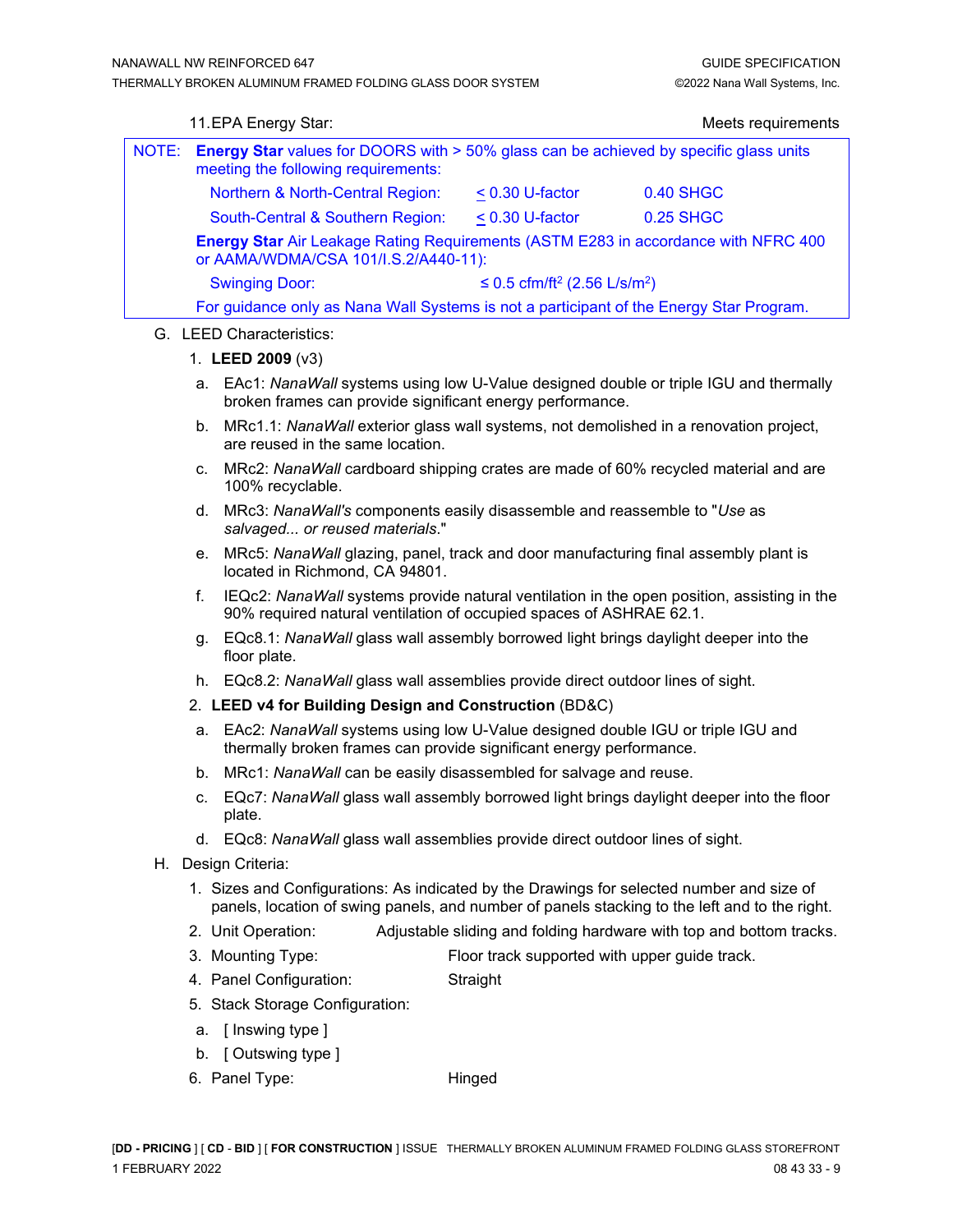- a. Primary swing panel of paired swing panels, looking from inside, to be on the [ **left** ] [ **right** ].
- b. [ With Entry/Egress panel hinged to bi-folding panels ]
- c. [ With Entry/Egress panel hinged to side jamb ]
- d. [ Without Entry/Egress panel ]
- 7. Panel Pairing Configuration: See drawings.
- a. [ Bi-folding panels hinged to side jamb ]
- b. [ Bi-folding panels unhinged FourFold or SixFold panel sets ]
- NOTE: Sizes and Configurations: <https://www.nanawall.com/products/nw-reinforced-647/options> See manufacturer's drawings for selected custom dimensions within maximum frame sizes possible as indicated in manufacturer's literature. See drawings for selected number of panels and configuration.

#### 2.03 MATERIALS

- A. Thermally Broken Aluminum Framed Folding Glass Door Description: 2-5/8 inch (67 mm) thick, floor track supported system. Manufacturer's standard thermally broken panels and frame profiles, with head track, side jambs, sill and panels with dimensions as shown on Drawings.
	- 1. Panels and Frame:
	- a. Panels
		- 1). Single lite.

| NOTE: | Single lite above is standard; other options below may require an upcharge.                                           |                                            |  |  |  |
|-------|-----------------------------------------------------------------------------------------------------------------------|--------------------------------------------|--|--|--|
|       | Refer to manufacturer's size chart for glass panel sizes requiring the use of horizontal<br>mullions.                 |                                            |  |  |  |
|       | [Multiple lites with horizontal mullion(s) at height(s) indicated from the bottom of the<br>$(2)$ .<br>panel. 1       |                                            |  |  |  |
|       | [Single lite with simulated divided lites in pattern as shown on Drawings.]<br>3).                                    |                                            |  |  |  |
|       | Panel Size (W x H):<br>4).                                                                                            | As indicated.                              |  |  |  |
| NOTE: | Maximum panel width is 3'-3" (1000 mm) with a maximum unit height of 9'-6" (2900 mm).                                 |                                            |  |  |  |
|       | Maximum unit height is 9'-6" (2900 mm) with a maximum panel width of 3'-0" (913 mm). Refer<br>to NanaWall size chart. |                                            |  |  |  |
|       | Note that heavier glass may limit maximum sizes possible.                                                             |                                            |  |  |  |
|       | Rail Depth:<br>5).                                                                                                    | 2-5/8 inch (67 mm)                         |  |  |  |
|       | Top Rail Width:<br>$6$ ).                                                                                             | 2-5/8 inch (67 mm)                         |  |  |  |
|       | <b>Typical Stile Width:</b><br>7).<br>the intersection of two folding panels.                                         | 5-3/16 inch (133 mm) total stile width for |  |  |  |
|       | 8). Bottom Rail Width:                                                                                                |                                            |  |  |  |
|       | $[2-5/8$ inch (67 mm)]<br>a).                                                                                         |                                            |  |  |  |
|       | b).<br>[Manufacturer's standard kick-plate of 10 inches (254 mm)]                                                     |                                            |  |  |  |
|       |                                                                                                                       |                                            |  |  |  |

- b. Frame:
	- 1). Thermally broken top track and side jambs with multipurpose frame insert to hide anchoring frame connections and conceal cable routing to security system by others. For long-term tight, consistent sealing, provide a lateral patented (Patent Number: US10683688B2) adjustment feature at the side jambs capable of adjustment of +/- 3/16″ (5 mm). Frame finish to match panel finish.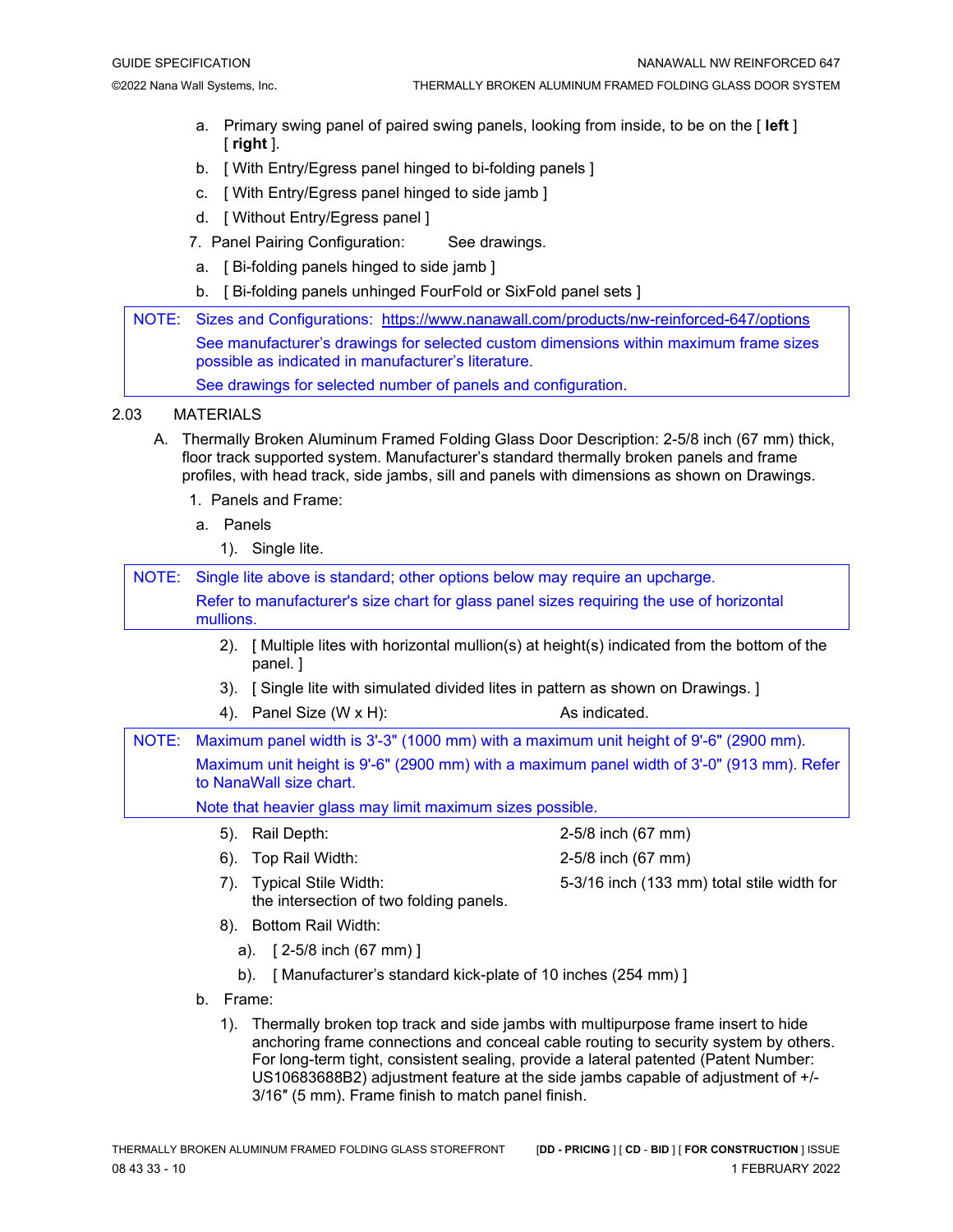| NOTE: |                                                                             | multipurpose frame insert for enhanced aesthetics. | Frame fasteners, attachment points and screw heads should be concealed by the                                                                                                                       |  |  |
|-------|-----------------------------------------------------------------------------|----------------------------------------------------|-----------------------------------------------------------------------------------------------------------------------------------------------------------------------------------------------------|--|--|
|       |                                                                             | 2). Side Jamb Depth:                               | 2-5/8 inch (67 mm)                                                                                                                                                                                  |  |  |
|       |                                                                             | 3). Head Track Width:                              |                                                                                                                                                                                                     |  |  |
|       | a).                                                                         | [ 2-13/16 inch (72 mm) standard ]                  |                                                                                                                                                                                                     |  |  |
|       | b).                                                                         | configurations ]                                   | [3-7/8 inch (99 mm) anti-tilt feature for unhinged FourFold or SixFold panel set                                                                                                                    |  |  |
|       |                                                                             | 4). Side Jamb Width:                               | 2 inches (51 mm)                                                                                                                                                                                    |  |  |
| NOTE: | requirements.                                                               |                                                    | Select from the following Sill types, edit to suit, and delete those not meeting project                                                                                                            |  |  |
|       | Low profile saddle sill with UniverSILL® available for outswing units only. |                                                    |                                                                                                                                                                                                     |  |  |
|       |                                                                             | 5). Sill Type - Extruded Aluminum:                 |                                                                                                                                                                                                     |  |  |
|       |                                                                             | a).                                                | [Hybrid sill with high heel protector insert (thermally broken)]                                                                                                                                    |  |  |
|       | b).                                                                         | broken) ]                                          | [Low profile saddle sill - ADA compliant with high heel protector insert (thermally                                                                                                                 |  |  |
|       | $\mathsf{c}$ ).                                                             | broken) ]                                          | [Low profile saddle sill with UniverSILL® and high heel protector insert (thermally                                                                                                                 |  |  |
|       |                                                                             | 6). Sill Finish:                                   |                                                                                                                                                                                                     |  |  |
|       |                                                                             | a). [ Clear anodized ]                             |                                                                                                                                                                                                     |  |  |
|       | b).                                                                         | [Black anodized]                                   |                                                                                                                                                                                                     |  |  |
|       |                                                                             | 2. Aluminum Extrusion:                             | AIMgSi0.5 alloy, 6063-T5 (F-22 - European standard)                                                                                                                                                 |  |  |
|       | a.                                                                          | Thickness:                                         | 0.078 inch (2.0 mm) nominal                                                                                                                                                                         |  |  |
|       | b.                                                                          | Thermal Break:                                     | 1-15/16 inch (49 mm) wide specially designed<br>and patented (Patent Number: US10550625B2) glass fiber reinforced (GFR) polyamide<br>"Bionic Turtle®" for panels. Standard thermal break elsewhere. |  |  |
|       |                                                                             | 3. Aluminum Finish:                                |                                                                                                                                                                                                     |  |  |
|       |                                                                             | a. Inside and Outside;                             |                                                                                                                                                                                                     |  |  |
|       |                                                                             | 1). [Same (one-color) ]                            |                                                                                                                                                                                                     |  |  |
|       |                                                                             | 2). [ Different (two-tone) ]                       |                                                                                                                                                                                                     |  |  |
|       |                                                                             |                                                    | NOTE: Select finish type below, edit to requirements and delete items not used.                                                                                                                     |  |  |
|       |                                                                             | b. Anodized (AAMA 611):                            |                                                                                                                                                                                                     |  |  |
|       |                                                                             | 1). [ Clear ]                                      |                                                                                                                                                                                                     |  |  |
|       | $(2)$ .                                                                     | [Dark Bronze]                                      |                                                                                                                                                                                                     |  |  |
|       |                                                                             | 3). [Black]                                        |                                                                                                                                                                                                     |  |  |
|       |                                                                             | c. Powder Coat (AAMA 2604):                        |                                                                                                                                                                                                     |  |  |
|       |                                                                             |                                                    | 1). Color as chosen from manufacturer's powder coating finish chart from                                                                                                                            |  |  |
|       | a).                                                                         |                                                    | [Manufacturer's standard selection of 50 colors - matte.]                                                                                                                                           |  |  |
|       | b).                                                                         | [ Manufacturer's full RAL selection. ]             |                                                                                                                                                                                                     |  |  |
|       |                                                                             | [High Gloss]<br>i.                                 |                                                                                                                                                                                                     |  |  |
|       |                                                                             | [Matte]<br>ii.                                     |                                                                                                                                                                                                     |  |  |
|       |                                                                             | c). [ Custom finish. ]                             |                                                                                                                                                                                                     |  |  |
|       | B. Glass and Glazing:                                                       |                                                    |                                                                                                                                                                                                     |  |  |
|       |                                                                             |                                                    | [DD - PRICING ] [ CD - BID ] [ FOR CONSTRUCTION ] ISSUE THERMALLY BROKEN ALUMINUM FRAMED FOLDING GLASS STOREFRONT                                                                                   |  |  |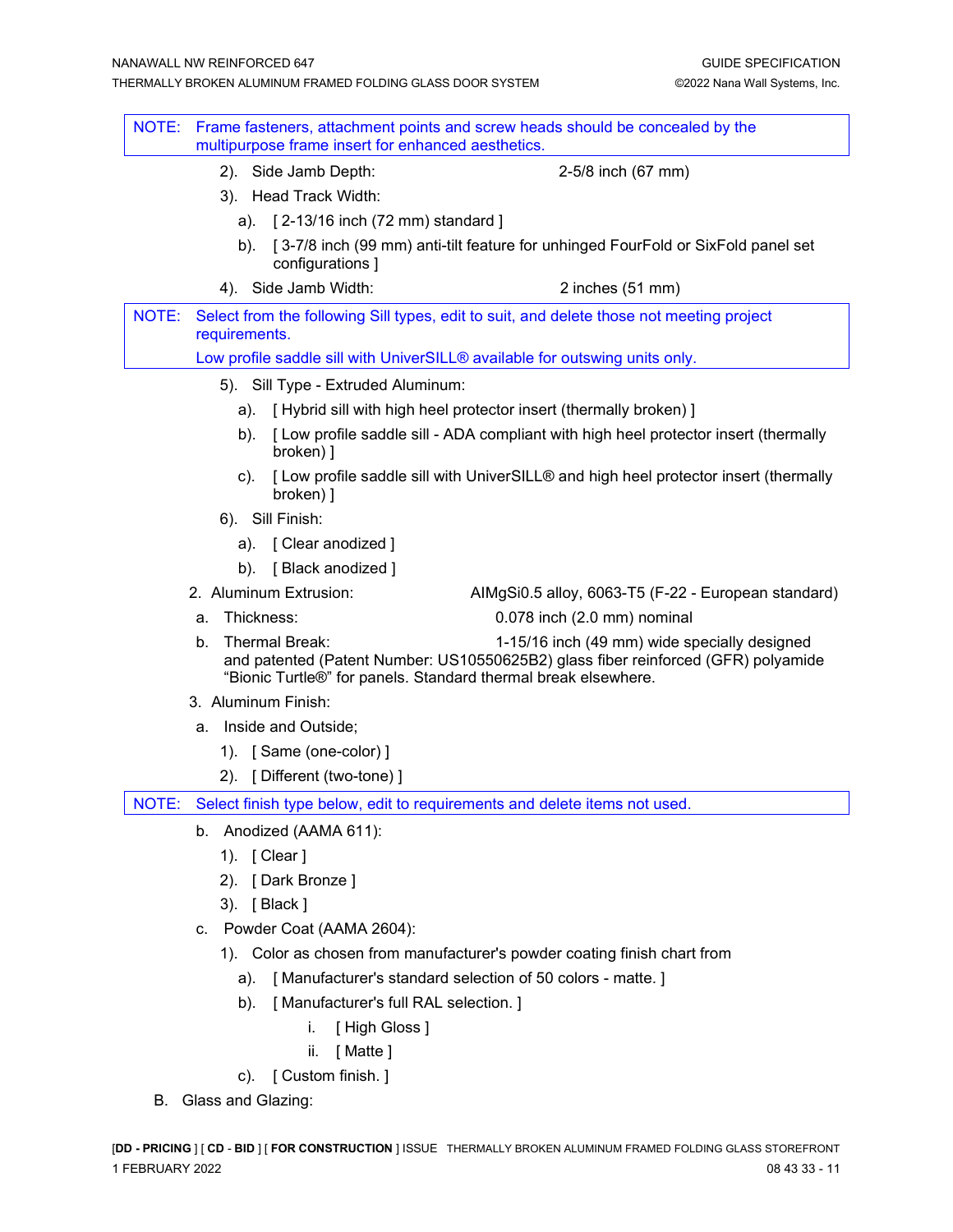1. Safety Glazing: In compliance with ASTM C1036, ASTM C1048, ANSI Z97.1 and CPSC 16CFR 1201.

NOTE: Unlike wet glazing, NanaWall's standard dry glazing method helps reduce instances of seal failure.

- 2. Manufacturer's [ **tempered** ] [ **and** ] [ **laminated** ] glass lites in insulated glazing units, dry glazed with glass stops on the inside.
- NOTE: Select and edit glass type(s) to meet building code, wind-load design, acoustic, bullet resistant and/or security, and other project requirements with other glass available from manufacturer.

Glass thickness from 15/16″ (24 mm) to 1-3/4″ (45 mm) possible. Note that heavier glass may limit maximum sizes possible.

Custom layouts with horizontal mullions, simulated divided lites, inserts, and high bottom rails are possible.

Contact NanaWall for availability of other commercial glass types.

- a. Insulated Glass Unit (IGU) Lites:
	- 1). Single: 1/4 inch (6 mm)
	- 2). Double IGU: 15/16 inch (24 mm) thick.
	- 3). Triple IGU: 1-3/8 inch (35 mm) thick.
- b. IGU Fill:
	- 1). Air filled
	- 2). [ Argon filled ]
- c. Glass Lite Type:
	- 1). Standard reduced iron

NOTE: Items below are options and may require an upcharge.

- 2). [ Low iron ]
- 3). [ Solar bronze ]
- 4). [ Solar gray ]
- 5). [ Bird safe ]
- d. Glass Spacers: Manufacturer's standard
	- 1). [ silver gray finish with capillary tubes ]
	- 2). [ black finish with capillary tubes ]
	- 3). [ silver gray finish without capillary tubes ]
	- 4). [ black finish without capillary tubes ]
- e. IGU Surface:
	- 1). Clear
	- 2). [ Low-E coating on # 2 surface of double IGU ]
	- 3). [ Low-E coating on # 2 and # 4 surface of double IGU ]
	- 4). [ Low-E coating on # 2 and # 5 surface of triple IGU ]

NOTE: "Alarmed Glazing" by others subparagraph below is an option.

- 3. Alarmed Glazing: Connection wiring to alarm system, position monitoring, locking detection and notification systems such as glass-breakage sensors by others.
- C. Locking Hardware and Handles: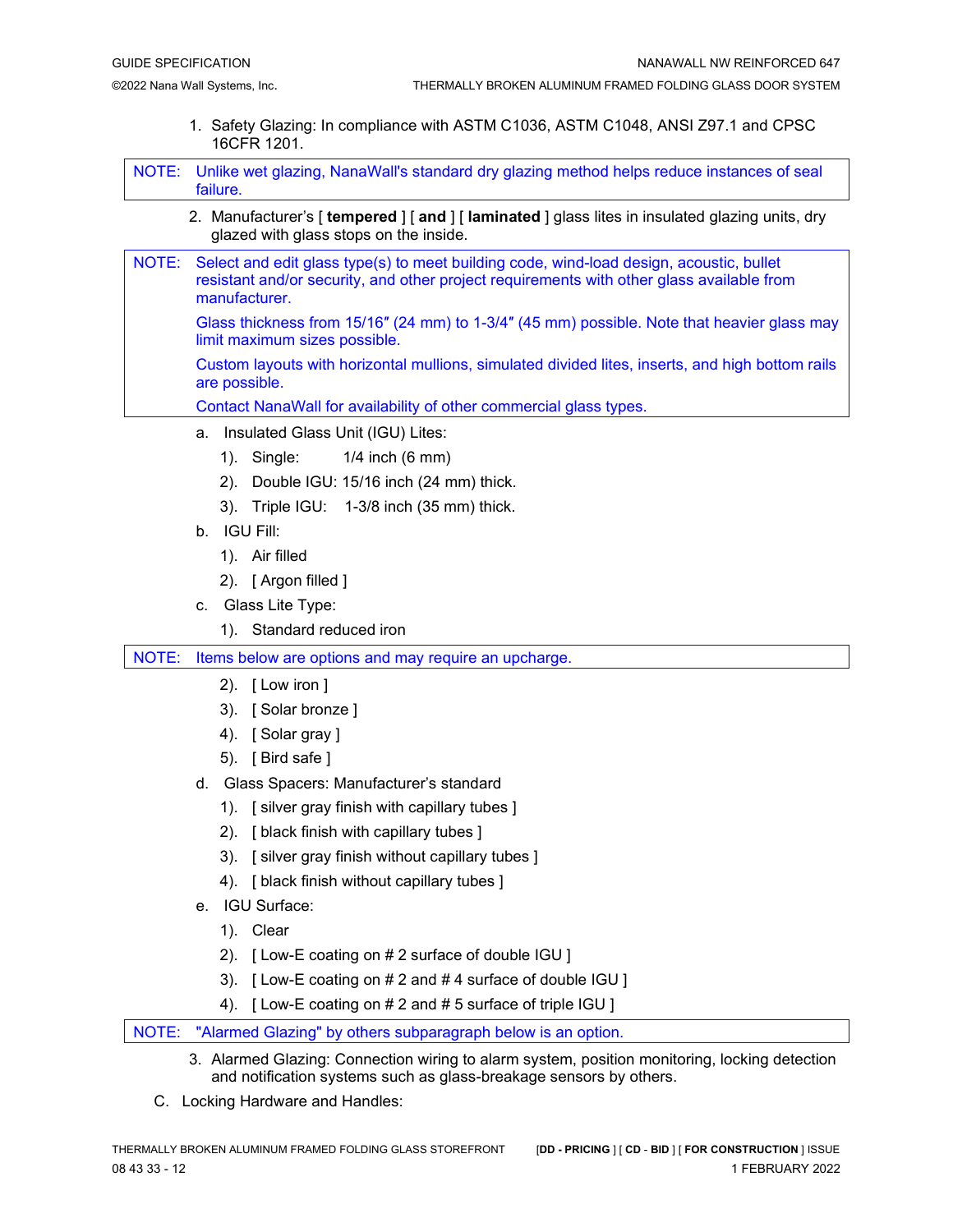NOTE: Select one of the below Main Entry Panel paragraphs WITH or WITHOUT Swing Panels, deleting all others. Edit to suit project requirements.

- 1. Main Entry Panel(s) for Models WITH a [ **Pair of** ] Swing Panel: Provide manufacturer's standard lever handles on the inside and outside, and a lockset with lockable latch, multipoint locking with a dead bolt and rods at the top and bottom on primary panel only.
- a. Locking:
	- 1). Standard profile cylinder
	- 2). [ Adapter for Small Format Interchangeable Core (SFIC) by others ]
- b. Rods to be concealed and not edge mounted.
- c. After turn of key or thumb-turn, depression of handles withdraws latch.
- d. Lifting of handles engages rods and turn of key or thumb-turn engages deadbolt and operates lock.
- e. Lever Handle Finish:
	- 1). Brushed satin stainless steel
	- 2). [ Black titanium stainless steel ]

NOTE: Handles above are standard; option below may require an upcharge. Other compatible lever handle styles and finishes are available from other suppliers.

- 3). [ Copper-nickel stainless steel antiviral and antimicrobial ]
- f. Secondary Swing Panel: Provide concealed two-point, edge locking.
- 2. Main Entry Panel(s) for Models WITH a [ **Pair of** ] Swing Panel: Provide manufacturer's [ **Accurate 18L lever handles** ] or [ **Accurate 20L lever handles with return** ] on the inside and outside for commercial application, and a lockset with lockable latch, single point locking with a deadbolt on primary panel [ **only** ].
- a. Locking:
	- 1). [ 5 pin US rim cylinder ]
	- 2). [ US mortise cylinder that can accommodate 5-7 pin, SFIC, FSIC or LFIC cores ]
- b. Secondary Swing Panel: Provide concealed two-point, edge locking.

| NOTE: Other compatible lever handle styles and finishes are available from Accurate and other |
|-----------------------------------------------------------------------------------------------|
| suppliers.                                                                                    |

- 3. Main Entry Panel(s) for Model WITH a Swing Panel: Prepped for commercial applications with a single motion locking operated by lever handles with locking with a US mortise cylinder that can accommodate 5 - 7 pin, SFIC, FSIC or LFIC cores for interior application.
- a. Locking:
	- 1). [ Yale 8808-2 Series with Mortise Lock ]
	- 2). [ L/LV9000 Series from Schlage with Mortise Lock ]
- 4. Main Entry Panel: Provide manufacturer's standard flat handle on inside only with concealed two-point locking hardware operated by 180**°** turn of handle.

NOTE: With the option above, the main entry panel is operable from inside only and that there is no latch.

5. Main Entry Panel(s) for Models WITH a Swing Panel: No hardware or locking provided by manufacturer; Field installed panic device by Section 08 71 00 prepped for commercial application.

NOTE: Structural test load results will not apply for locking devices by others.

a. Panic Hardware: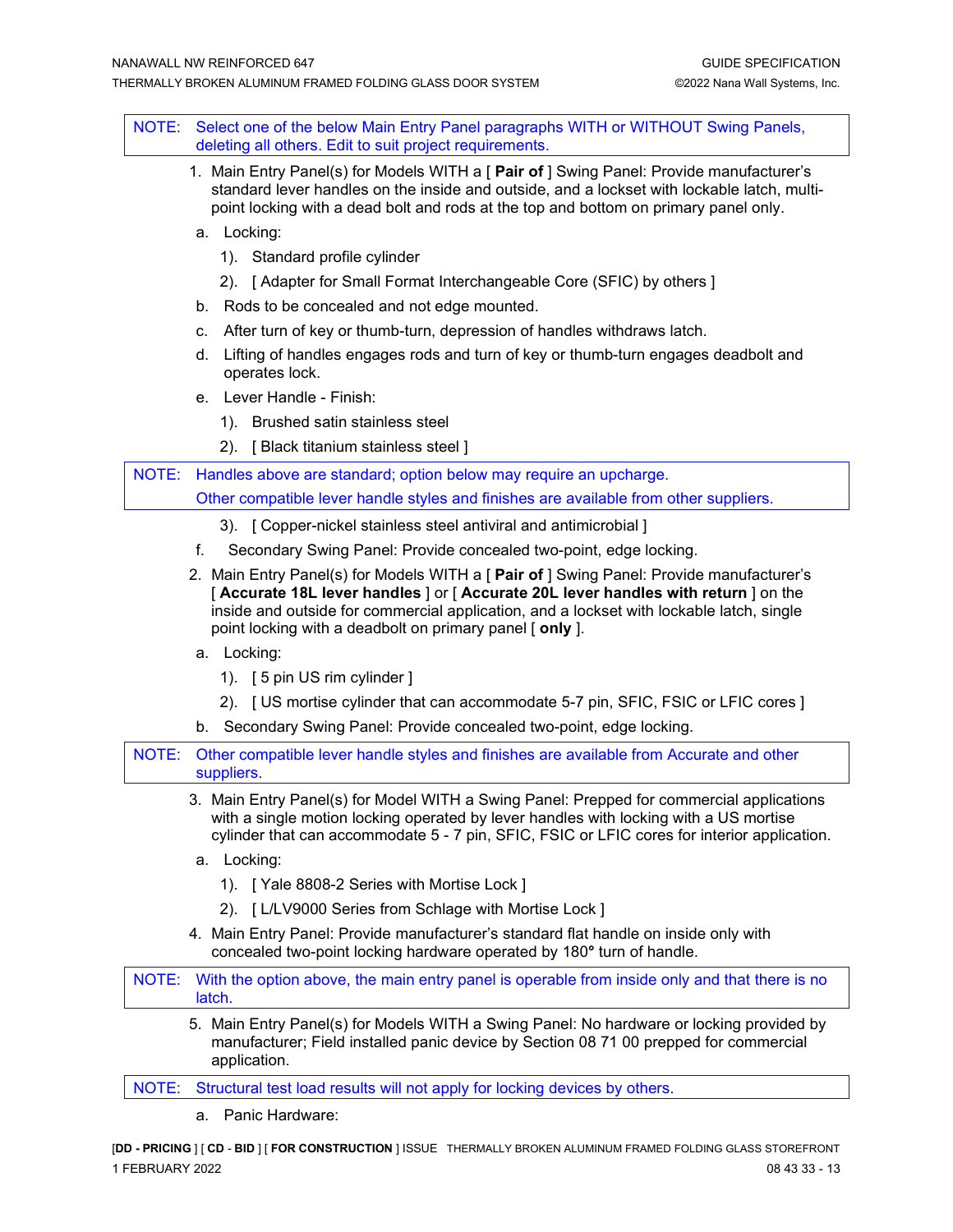- 1). [ Von Duprin 33/35A Series Narrow Stile Rim Exit Device ]
- 2). [ Von Duprin 98/99 Series Rim Exit Device ]
- 3). [ DORMA 9700 Series Narrow Stile Rim Exit Device ]
- 6. Pairs of Folding Panels: Concealed locking between folding panels operates with a 180**°**  turn of flat handle. Standard is PowerLock- a pair of locking bolts to the top and to the bottom with approximately a 1 inch (24 mm) throw for maximum security engagement into the head and floor track. Locking rods with standard polyamide end caps at the top and bottom. Face applied flush bolt locking NOT acceptable.
- a. Flat Handle Finish:
	- 1). Brushed satin stainless steel
	- 2). [ Black titanium stainless steel ]

NOTE: Handles above are standard; option below may require an upcharge.

- 3). [ Copper- nickel stainless steel antiviral and antimicrobial ]
- 7. Handle Height: 41-3/8 inch (105 cm) centered from bottom of panel or as otherwise indicated.
- 8. Additional profile cylinders to be [ **Keyed alike.** ] [ **Keyed differently.** ]
- 9. Burglary Resistance to be [ **Standard** ] [ **Class RC2/ RC2N certified** ].
- 10.Panel Catch: panel catch to hold swing panel to adjacent folding panel to prevent incorrect operation when moving the panel.
- D. Sliding-Folding Hardware: Provide manufacturer's standard combination sliding and folding hardware with top and bottom tracks and threshold. All running carriages to be with sealed, self-lubricating, double ball bearing multi-rollers. Surface mounted hinges and running carriages NOT acceptable.
	- 1. Lower Running Carriage Carrying Capacity: 240 lb. (110 kg). Lower running carriage provided with two vertical stainless-steel wheels with double row of ball bearings and two horizontal polyamide wheels.

NOTE: Weight of panels borne by the bottom of the guide channel in the sill is NOT acceptable.

- 2. Vertical wheels with Gothic arch feature to ride on top of stainless-steel guide track covers over the full length of the sill track.
- 3. Upper guide carriage with two horizontal polyamide guiding wheels. For configurations with pairs of panels that can slide left or right, additional concealed, additional vertical tilt protection hardware.
- 4. Hinges and Rollers: [ **Clear** ] [ **Black** ] anodized aluminum with stainless steel security hinge pins and set-screws. Concealed panel alignment with a tight seal through the patented (Patent Number: US10711510B2) TwinX mechanism reinforced between panels. Double ball bearing stainless-steel wheel rollers match hinge finish.
- 5. Spring-Loaded Pull Handle: For outswing units with larger panel sizes, a spring-loaded pull handle is supplied for ease of closing the system. The pull handle is located above the flat handle. When not in use, the handle lays flat against the adjacent panel and is supplied with bumpers to avoid metal to metal contact. Handles are stainless steel with the attachment to coordinate the hinge hardware of the system.
- a. Pull Handle Finish:
	- 1). Silver stainless steel
	- 2). [ Black titanium stainless steel ]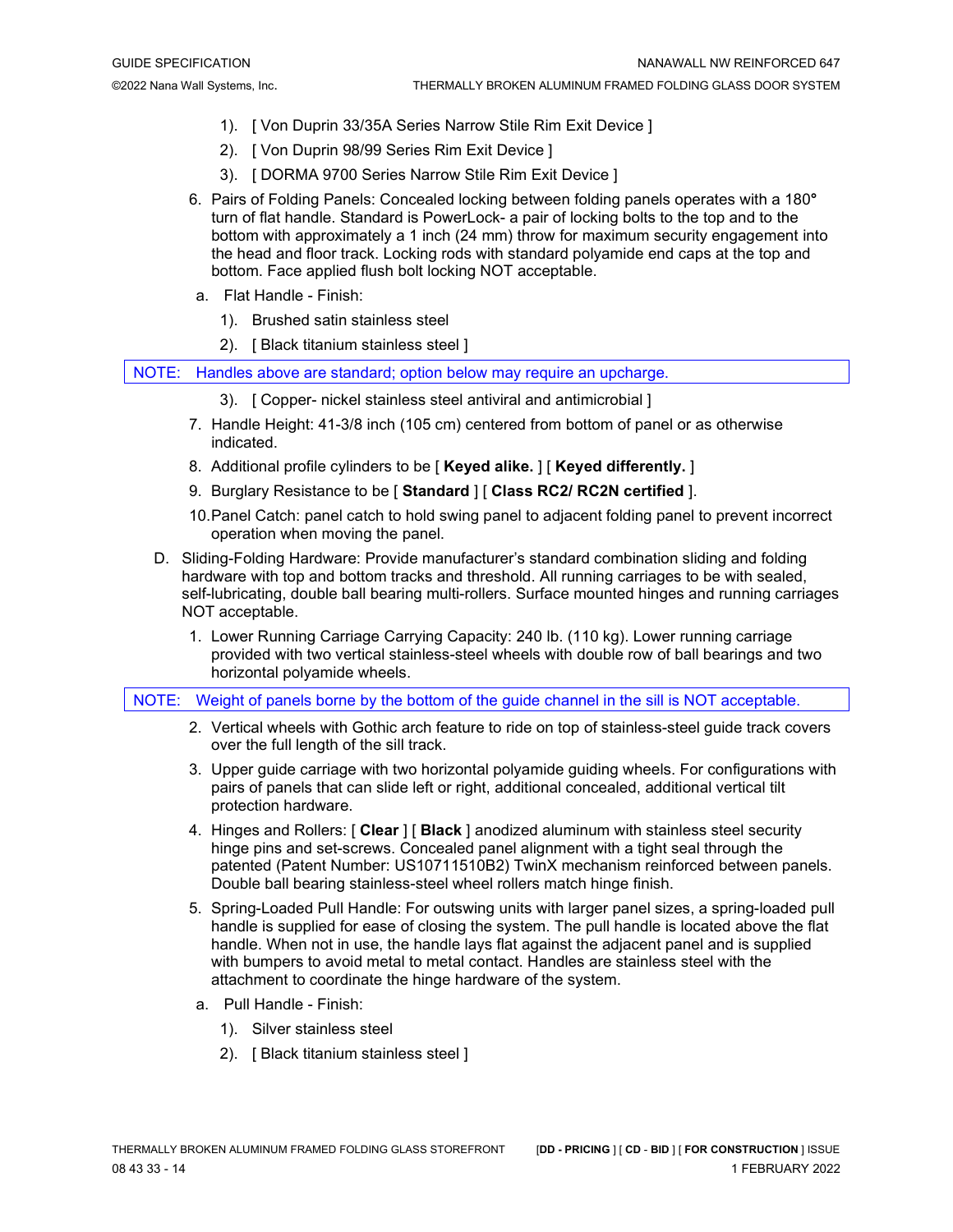6. Weather stripping: Manufacturer's double layer EPDM between panels and EPDM gasket, Q-Ion gasket, or brush seal between panel and frame, or brush seals with a two-layer fiberglass reinforced polyamide fin attached at both inner and outer edge of bottom of door panels with a recessed sill or on frame for sealing between panels and between panel and frame.

NOTE: The manufacturer's weather stripping is determined at the factory by the direction of swing, the panel configuration, the type of locking and the type of sill.

- a. UniverSILL®: For outswing low profile saddle sill, UniverSILL sill adaptor is available for additional air and water performance when needed.
- E. Fasteners: Installation plates for connecting frame components made of stainless steel with sealing cushion to avoid thermal conductivity.

#### 2.04 FABRICATION

- A. Folding Glass Wall: Extruded aluminum frame and panel profiles, corner connectors and hinges, sliding and folding hardware, locking hardware and handles, glass and glazing and weather stripping.
	- 1. Each unit factory pre-assembled and shipped with complete system components, installation mounting plates, and installation instructions.
	- 2. Exposed work to be carefully matched to produce continuity of line and design with all joints.
	- 3. No raw edges visible at joints.

#### 2.05 ACCESSORIES

- A. **Insect Screen**: Fully retractable non-pleated screen made of ultra-strong, UV resistant fiberglass mesh housed in a single cartridge riding on a single track.
	- 1. Basis-of-Design Product by Manufacturer: **The Horizon** by **Wizard Industries, Inc**.

**WIZARD INDUSTRIES, INC.** 4263 Phillips Ave, Burnaby, BC, Canada V5A 2X4 Toll Free: (888) 949-3667 Telephone: (604) 299-8878 Fax: (604) 299-4496 Email: [sales@wizardindustries.com](mailto:sales@wizardindustries.com) <https://www.wizardscreens.com/>

## **PART 3 EXECUTION**

## 3.01 EXAMINATION

- A. Examination and Acceptance of Conditions per Section 01 70 00 and as follows:
	- 1. Carefully examine rough openings with Installer present, for compliance with requirements affecting Work performance.
	- a. Examine surfaces of openings and verify dimensions; verify rough openings are level, plumb, and square with no unevenness, bowing, or bumps on the floor; and other conditions as required by the manufacturer for readiness to receive Work.
	- b. Verify structural integrity of the header for deflection with live and dead loads limited to the lesser of L/720 of the span or 1/4 inch (6 mm). Provide structural support for lateral loads, and both wind load and eccentric load when the panels are stacked open.